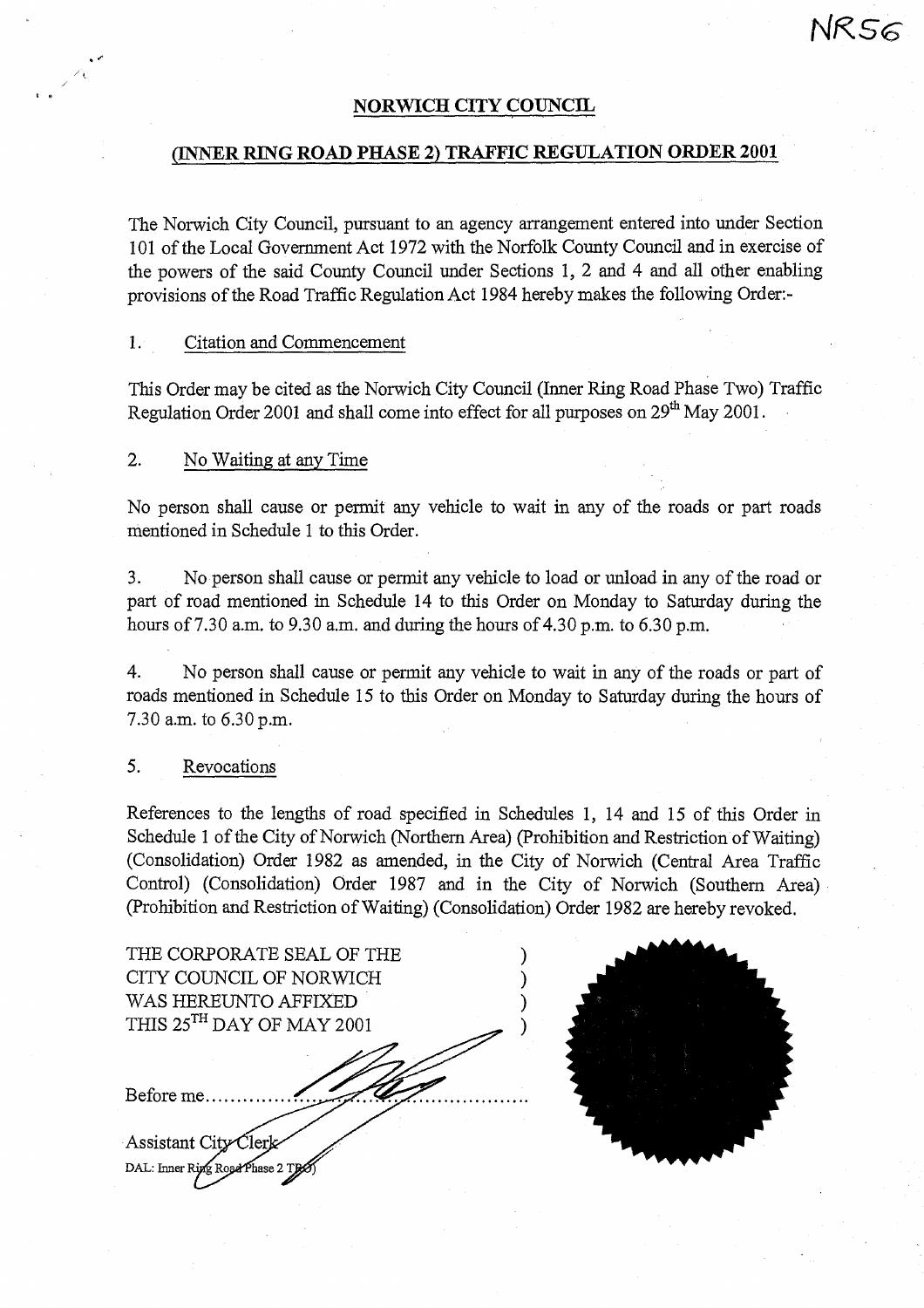# **NORWICH INNER RING ROAD KETTS HILL ROUNDABOUT TO WHITEFRIARS ROUNDABOUT**

#### **ST. STEPHENS ROUNDABOUT TO HALL ROAD**

#### **KING STREET BETWEEN BRACONDALE AND CARROW BRIDGE**

#### **SCHEDULE 1**

#### **NO WAITING: At Any Time**

# **Barrack Street**

South side

From its junction with Whitefriars to a point 2 metres east of a point opposite the eastern (back) building line of Nos 69-91 Cowgate.

From a point opposite the common building line of Nos 54-58 and 60-64 Bargate Court to a point 68 metres east of the eastern back of the highway line of Silver Road line.

From a point 9 metres west of the western (flank) building line of Nos 141-145 Barrack Street to a point 2 metres west of that building line.

From a point 2 metres east of the common building line of Nos 171-175 and 177-181 Barrack Street to a point 12 metres west of the western back of the highway line of St James Close.

From a point 1 metre east of the eastern (flank) building line of Nos 235-239 Barrack Street to a point 119 metres east of that building line.

From a point 20 metres west of the northern building corner of Robert Kett Court, No 46 Bishop Bridge Road to a point 128 metres west of that building corner.

North side

From its junction with Charlton Road to a point 63 metres east of the eastern back of the highway line of Silver Road.

From a point 9 metres west of a point opposite the western (flank) building line of Nos 141-145 Barrack Street to a point 1 metres west of that building line.

From a point 10 metres east of a point opposite the western (flank) building line of Nos 141-145 Barrack Street to a point 20 metres east of the eastern back of the highway line of Anchor Close.

From a point 11 metres west of the western back of the highway line of St James Close to a point 8 metres east of the eastern back of the highway line of that road.

From a point opposite 20 metres west of the northern building corner of Robert Kett Court, No 46 Bishop Bridge Road, to a point 80 metres west of that building corner.

Norwich Inner Ring Road Schedules 20/04/01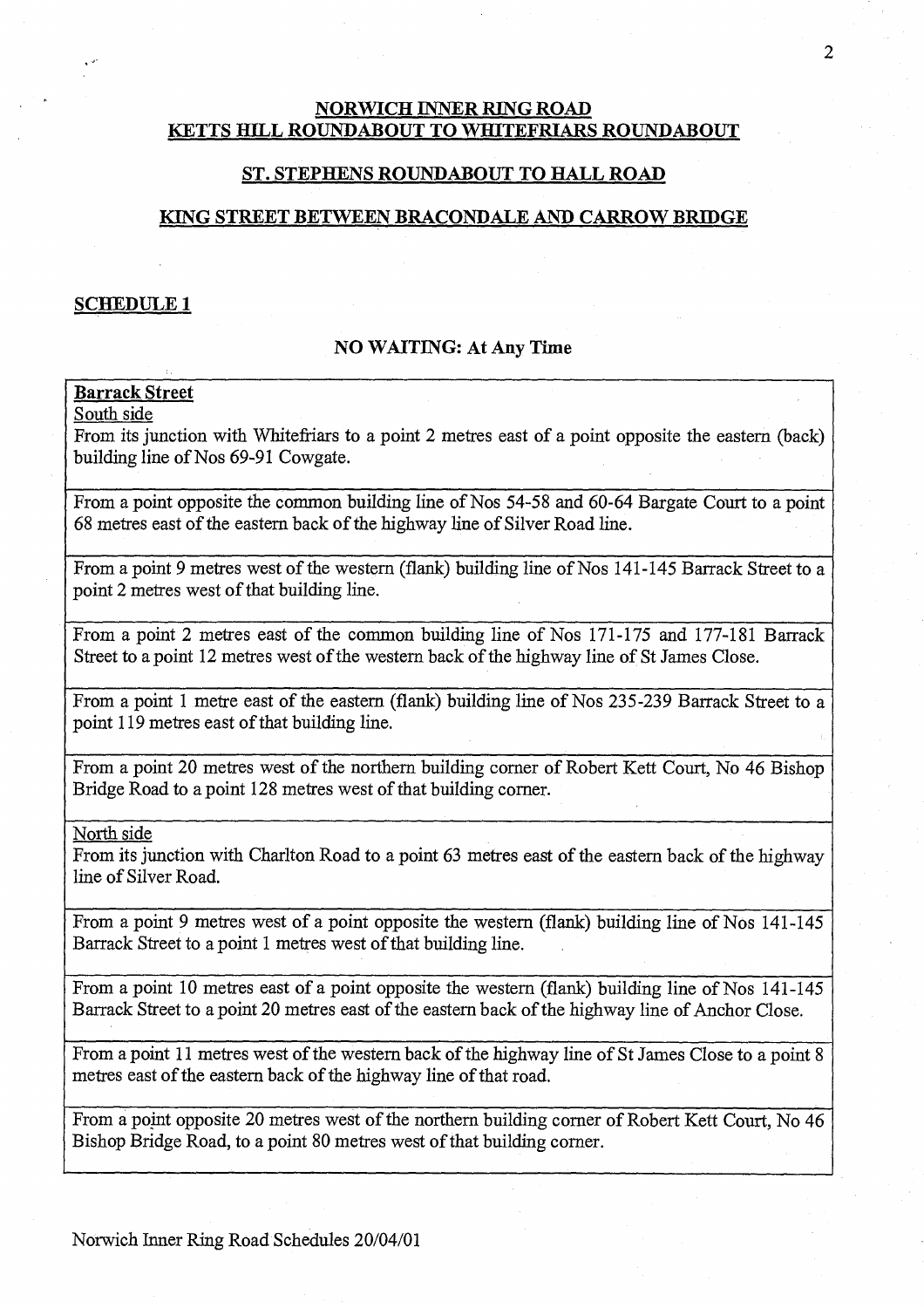# **SCHEDULE 1**

### **NO WAITING: At Any Time**

#### **Barrack Street**

North side

From a point opposite 106 metres west of the northern building corner of Robert Kett Court, No 46 Bishop Bridge Road, to a point 164 metres west of that building corner.

From a point 40 metres east of the eastern back of highway line of St. James Close to a point 75 metres east of the eastern back of highway line of St. James Close.

# **Carrow Road at Carrow Lifting Bridge**

Both sides

From a point 29 metres north-east of the north-eastern building line of Carrow Bridge House to its junction with King Street.

# **King Street between Carrow Road and Bracondale**

Both sides

Entire length.

# **Queens Road**

Both sides

From its junction with St Stephens Road and St Stephens Street to a point opposite the northwestern back of the highway line of Hall Road.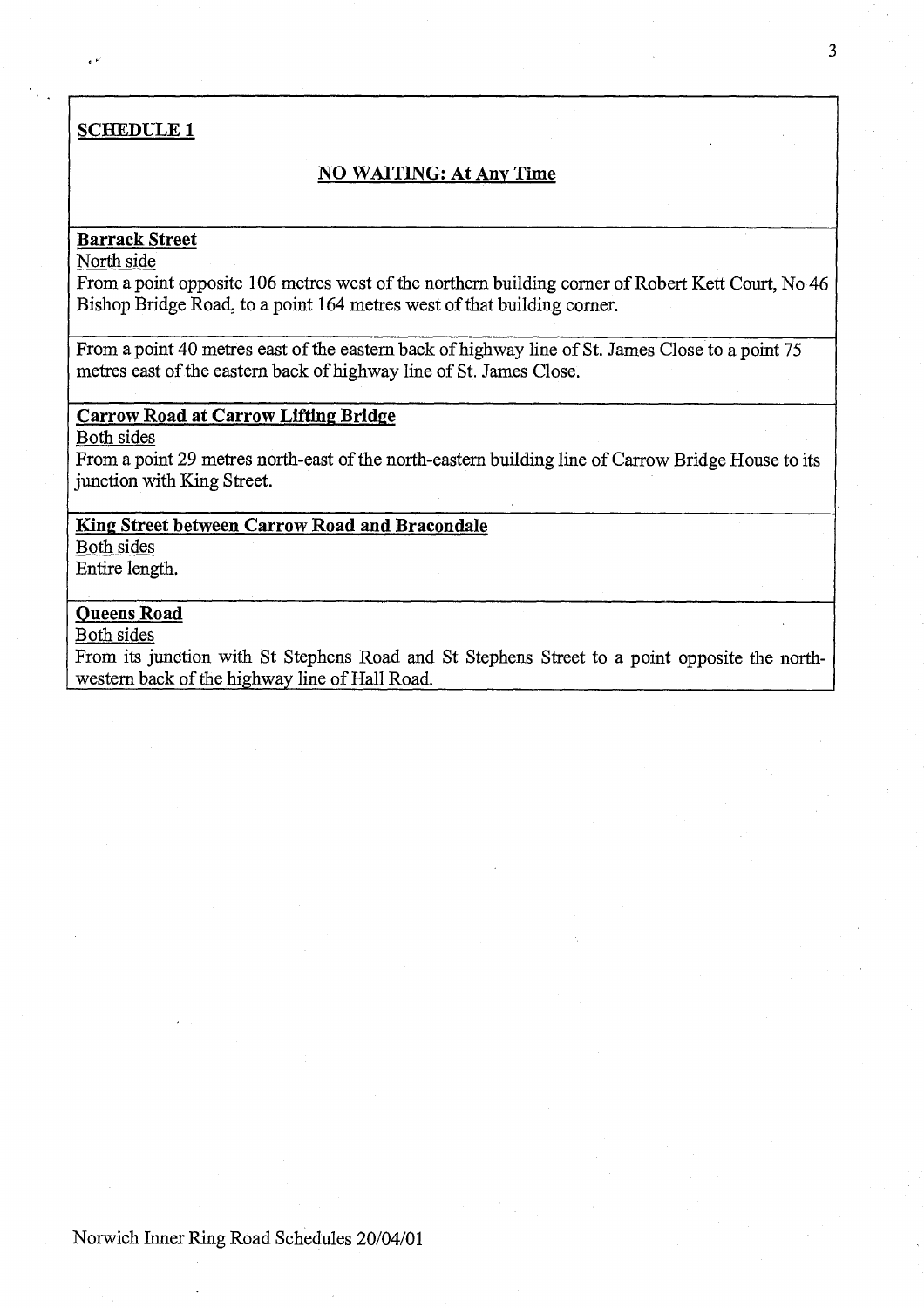## **SCHEDULE 14**

# **NO LOADING OR UNLOADING: 7:30am to 9:30am and 4:30pm to 6:30pm, Monday to Saturday**

**Barrack Street**  Both sides Entire length.

# **Carrow Road at Carrow Lifting Bridge**

Both sides

From a point 29 metres north-east of the north-eastern building line of Carrow Bridge House to its junction with King Street.

# **King Street between Carrow Road and Bracondale**

Both sides Entire length.

# **Queens Road**

Both sides

From its junction with St Stephens Road and St Stephens Street to a point opposite the northwestern back of the highway line of Hall Road.